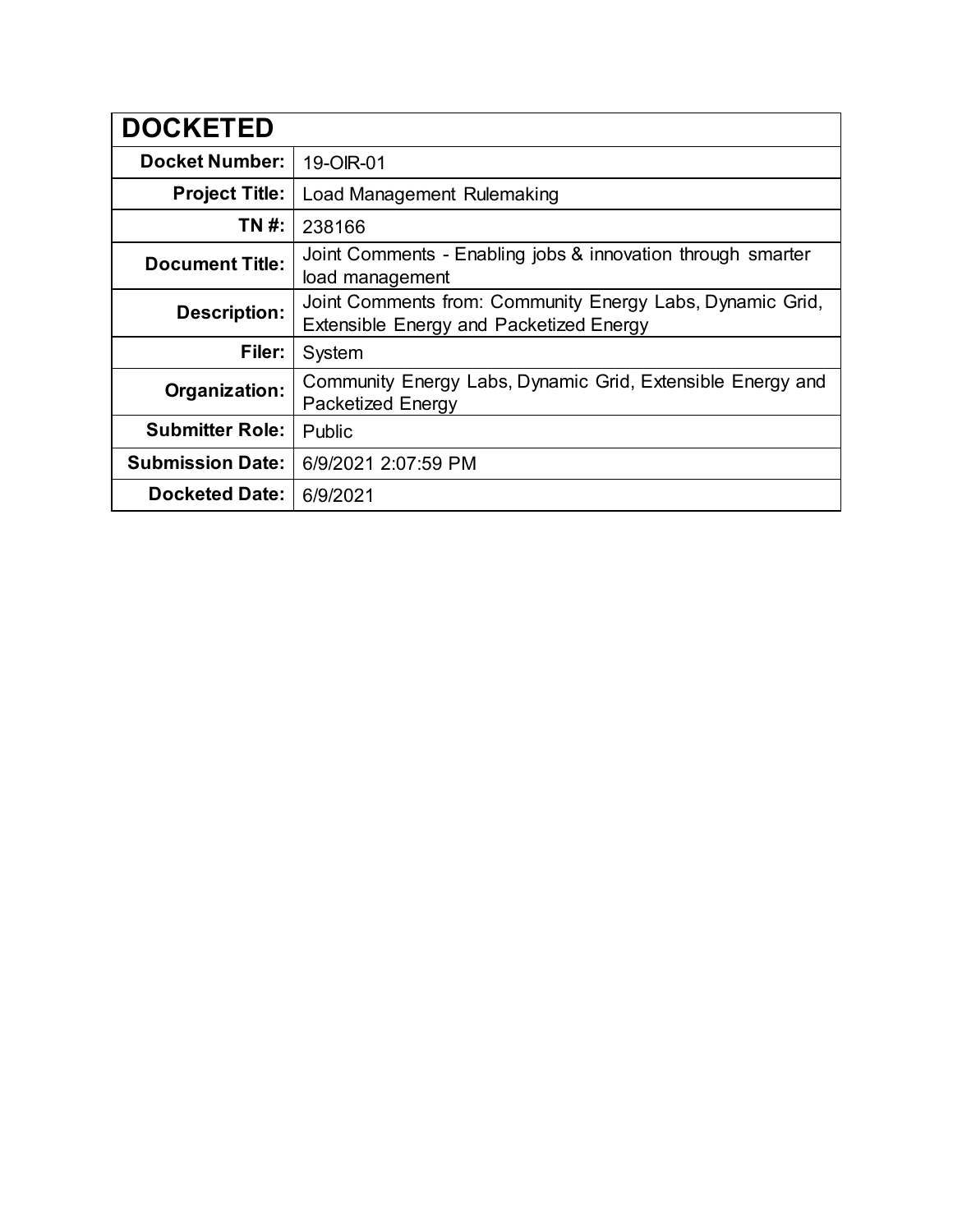Comment Received From: Tanya Barham Submitted On: 6/9/2021 Docket Number: 19-OIR-01

# Enabling jobs & innovation through smarter load management

Additional submitted attachment is included below.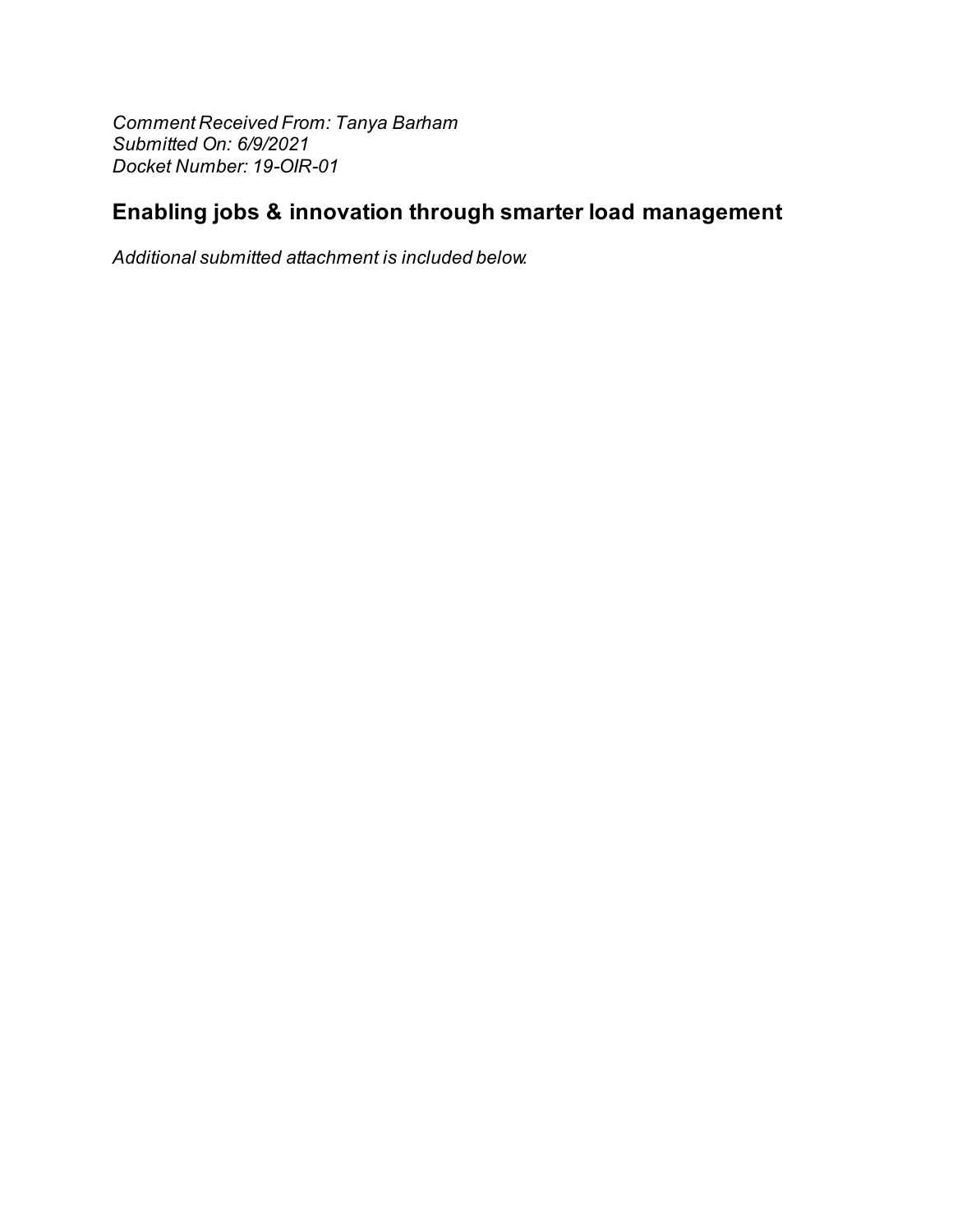Submitted: June 9, 2021

California Energy Commission 1516 Ninth Street, MS-29 Sacramento, CA 95814-5512

Docket No. 19-OIR-01, "Load Management Rulemaking" Re: Comments of Grid Edge Collaborators on Potential Amendments to the Load Management **Standards** 

Dear Commissioners:

We are writing this letter to provide feedback to the California Energy Commission (CEC) on how to most effectively use CEC resources to support the ability of innovative small businesses to contribute to the energy transition in California.

For background, we are a group of energy startups, each working on innovative solutions with the potential for enormous benefit to the US electricity industry. Collectively our technologies will make it easier and more cost effective to electrify buildings, shift loads away from periods of shortages on the grid and toward times when renewable energy is plentiful, and make it easier for customers to benefit from smart meter data. At scale, the flexible coordination of operational electrical end loads we propose has potential to provide 1393 PJ of energy efficiency and ~200 GW of flexible capacity to the grid, resulting in \$15 billion per year in benefits to U.S. ratepayers.

Each of our businesses has benefited from California Energy Commission research and development programs in various ways, such as licensing technology developed in laboratories and at universities, collaborating with load serving entities on research and development, and innovating programs to create jobs and cost savings on energy for Californians. Based on this experience we see a number of important ways that the proposed rulemaking can be more effectively used to support the work of innovative energy providers and small businesses like ours in bringing cost-effective and equitable innovation to market. We strongly support the Draft Staff Analysis of the Potential Amendments to the Load Management Standards and very much appreciate the opportunity to file comments regarding the subject.

### **Decrease Complexity in Energy and Grid Value for Innovative Demand Side Solutions**

Outages in states like California and Texas show the shortcomings of current state-of-the-art demand response and time-of-use pricing approaches in the face of grid resiliency, variable generation, and unpredictable weather patterns. In contrast, the DOE-funded Pacific Northwest Demonstration and California Energy Commission's Retail Automated Transactive Energy System (CEC-500-2020-038) show that more granular, dynamic, transactive price signals are an innovative means to reduce deployment fragmentation for utilities and aggregators alike while solving a variety of transmission, distribution and market constraints.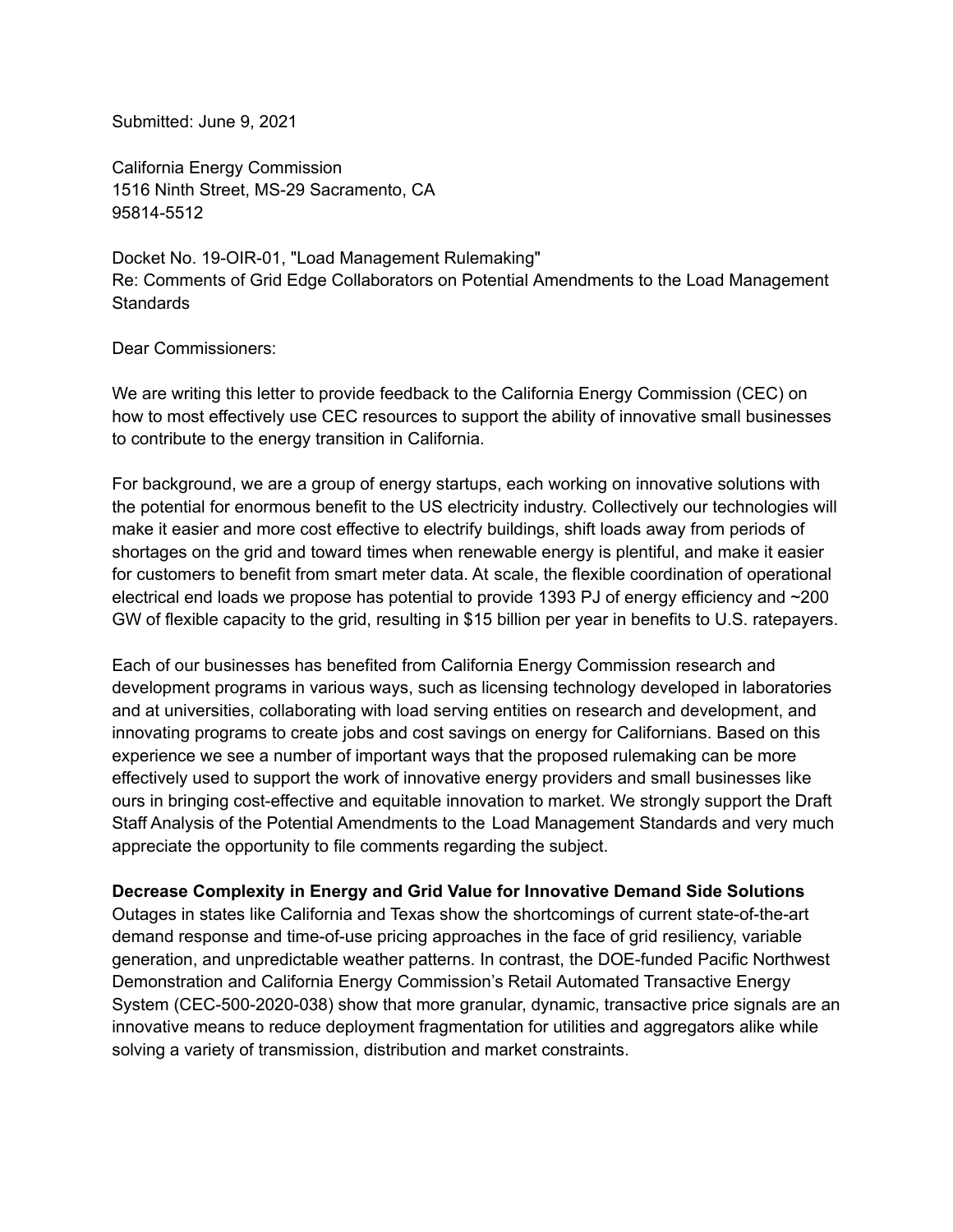The CEC's 2020 Load Management Rulemaking proposes to explore solving the 'duck curve' in this manner by requiring utilities use the resources ratepayers have funded for AMI, distribution system planning, sensing, asset management and other increased business intelligence to structure, build and send real-time, machine- readable rates to technologies and providers capable of autonomously, securely and privately managing energy on customers' behalf for their benefit as well as for LSEs and the grid.

The value that regionally appropriate ranges of grid services could provide for renewable integration, capacity, greenhouse gas reduction and infrastructure preservation could be most efficiently delivered through a single time-varying rate. That rate can "stack" these values from the LSE and grid side while affording innovators and technologists like us the means to efficiently manage customer side energy flexibility via a single API and variable to optimize (price). Doing so reduces the cost to implement such strategies and thereby makes demand side flexibility more scalable, reliable and cost effective.

#### **Removing barriers to demand-side cost effectiveness**

The current situation requires aggregators and building owners bear the brunt of understanding the complex interplay between grid, carbon and energy values and how these relate to customer behavior and operations. Currently an aggregator intent on helping distributed customers mitigate cost, carbon and demand charges must monitor and optimize: tariffs from an increasing number of LSEs, flex alerts, demand response programs, market signals, carbon signals and customer preferences. Much like barter worked before markets, interpreting and optimizing each of these value streams - as currently implemented - is difficult to accomplish at scale. Another devil in the details is the operational costs and inefficiencies inherent in aggregators having to manage each input's inconsistently deployed interfaces and protocols.

#### **One Price, One Format**

Just as barter lost favor as currency, markets and exchange rates became a more or less universal way to communicate both the value of a shoe and an electron, we applaud the commission for investigating a more scalable means to unlock many streams of grid flexibility values. A single price that encapsulates all potential value streams from the seller's perspective (carbon mitigation, distribution capacity, energy) sends a single, easy to interpret and optimize price for customers to translate based on their values. As opposed to multiple rates, tariffs, signals, APIs, standards - all of which must be managed and maintained by each aggregator - a single repository for time-varying rates implemented through MIDAS has the potential to increase scalability, decrease implementation costs and support equitable innovation in the service of the following grid priorities:

**Distribution Capacity Constraints.** Congestion from load growth, building and transportation electrification, and back-feed from Distributed Energy Resources (DER) strain utility distribution infrastructure. A single price could include time-varying local distribution capacity value (determined through utility distribution planning, analysis and strategic asset management) as part of the stack - lessening capacity violations and infrastructure wear and tear by reducing peak loads from end uses and aggregations at site level for applications such as microgrids,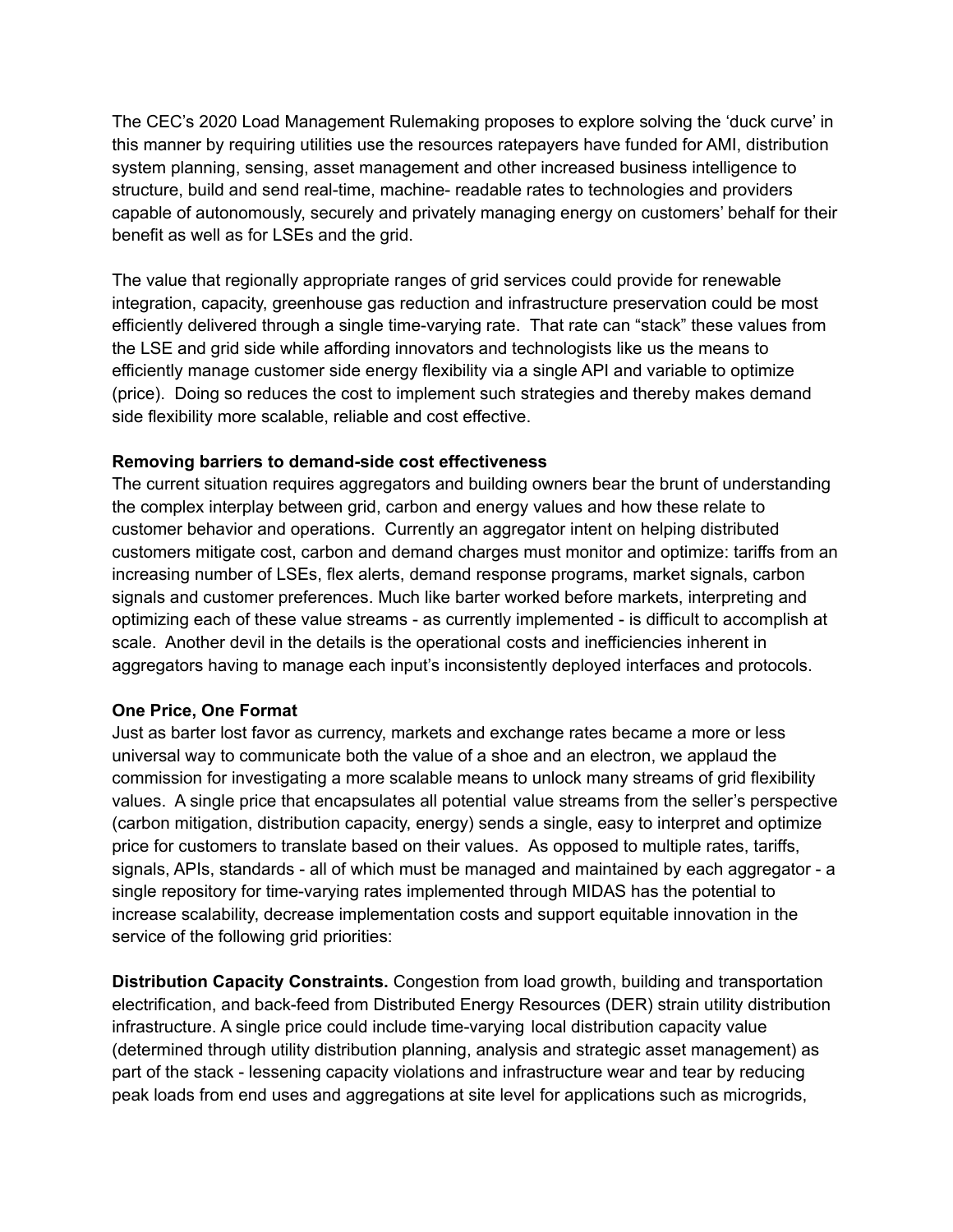building or transportation electrification. Ultimately this saves utility customers on distribution upgrades and demand charges.

Managing loads to correspond with local distribution congestion characteristics also supports resiliency by reducing the chance of short-term supply disruptions due to overloading utility distribution circuits. For example, while most residential transformers serve between 10 and 50kVA of load, a single plug-in EV with a 240V (Level 2) charging system consumes approximately 7kVa. Asking utilities to include this value as part of the stack in a unitary price signal would reflect local loading constraints and encourage better coordination of community assets to reduce demand spikes. On the flip side of the reliability spectrum, engaging battery and thermal storage and flexible on-site building loads to increase on-site renewable selfconsumption has shown building flexibility improvements 10% greater than traditional demand response. A time-varying local congestion price tied to substation capacity could activate this latent flexibility in buildings - encouraging buildings built to net zero standards to better manage their load profile and reduce solar backfeed.

**Seasonal Peak Management.** Predictable daily and seasonal electricity usage peaks increasingly do not align with our changing electrical generation mix - creating critical demand periods where grid operators must run carbon-intensive generation or curtail customers and renewables. Electrification and impending baseload generating plant retirements exacerbate the problem. Similar to existing time of use tariffs, including daily and seasonal time-varying components to a price stack stimulates a predictable seasonal daily load shift response rewarding customers who manage vehicle charging, heating and cooling, and other load patterns to align with system generating capacity.

**Dynamic Load Shaping for 24/7 Renewable Integration.** In summer, the California Independent System Operator (CAISO) curtails enough solar to power millions of homes even as increasing HVAC loads could be soaking up that excess by pre-cooling. That waste hurts the economics of renewable energy. To better integrate renewables and manage resource adequacy, a more granular pricing signal will encourage dynamic adjustment of daily loads based on renewable resource fluctuations. A signal where shortages and surplus of renewable energy and/or carbon pricing is included encourages autonomous management of building load shape to ramp, shed, or shift over shorter time scales.

We can all agree that the entire state will face these and many use cases like these as the energy sector rapidly transitions to carbon free generation and all electric transportation and buildings. Having a standard, scalable and flexible model to communicate price and value to aggregators and customers as the landscape rapidly evolves will hasten a more orderly transition. Innovative solutions like those staff propose mean our companies and many like ours could spend far more of our intellectual capital, time and innovations on quickly, cheaply and effectively automating and optimizing energy flexibility for these use cases. We could focus the bulk of our efforts on optimizing a single, dynamic pricing signal with an open and reliable interface. Instead we waste precious time struggling with balkanized communication,